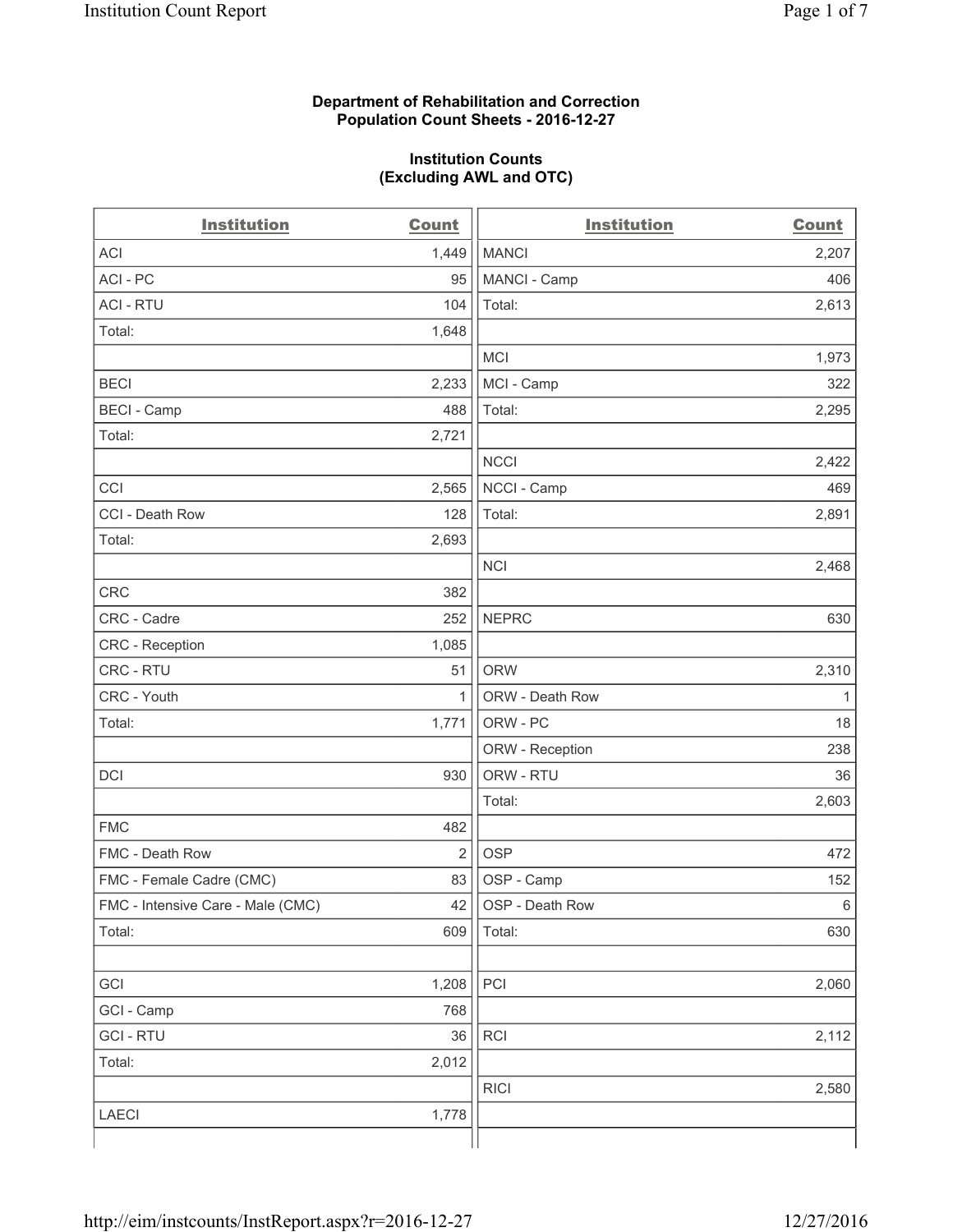|                          |       | SCI            |                          | 2,053  |
|--------------------------|-------|----------------|--------------------------|--------|
| LECI                     | 2,095 |                |                          |        |
| LECI - Camp              | 185   | SOCF           |                          | 1,192  |
| Total:                   | 2,280 | SOCF - RTU     |                          | 58     |
|                          |       | Total:         |                          | 1,250  |
| LOCI                     | 2,254 |                |                          |        |
|                          |       | <b>TCI</b>     |                          | 1,081  |
| LORCI                    | 261   | TCI - Camp     |                          | 444    |
| LORCI - Cadre            | 160   | Total:         |                          | 1,525  |
| <b>LORCI - Reception</b> | 1,101 |                |                          |        |
| Total:                   | 1,522 | <b>TOCI</b>    |                          | 1,044  |
|                          |       | TOCI - PC      |                          | 101    |
| <b>MACI</b>              | 1,046 | Total:         |                          | 1,145  |
| MACI - Minimum           | 1,271 |                |                          |        |
| Total:                   | 2,317 | <b>WCI</b>     |                          | 1,161  |
|                          |       | <b>WCI-RTU</b> |                          | 82     |
|                          |       | Total:         |                          | 1,243  |
|                          |       |                | <b>Total Population:</b> | 50,633 |

\* The Total Population includes 30 Offenders with Reason Codes 30 & 31. \*\* The Total Population includes 39 Offenders with Reason Code 0A.

# **Male Population by Security Level (Include AWL and Exclude OTC)**

| <b>Security Level</b>  |                   | <b>Body</b> | AWL            | $(-OTC)$ | <b>Total</b> |
|------------------------|-------------------|-------------|----------------|----------|--------------|
| Total Level 5          |                   | 99          | $\overline{2}$ | 2        | 99           |
| <b>Total Level 4</b>   |                   | 1,935       | 41             | 32       | 1,944        |
| Total Level 3          |                   | 11,988      | 160            | 121      | 12,027       |
| Total Level 2          |                   | 16,352      | 243            | 162      | 16,433       |
| <b>Total Level 1</b>   |                   | 15,779      | 162            | 78       | 15,863       |
| <b>Total Death Row</b> |                   | 137         | $\overline{2}$ |          | 138          |
|                        | <b>Total Male</b> | 46,290      | 610            | 396      | 46,504       |

### **Female Population by Institution (Include AWL and Exclude OTC)**

| <b>Institution</b>       | <b>Body</b> | <b>AWL</b> | $(-OTC)$ | <b>Total</b> |
|--------------------------|-------------|------------|----------|--------------|
| <b>DCI</b>               | 930         | 8          | 6        | 932          |
| <b>FMC</b>               | 21          |            |          | 22           |
| FMC - Female Cadre (CMC) | 83          |            |          | 83           |
| <b>NEPRC</b>             | 630         | 18         | 10       | 638          |
| <b>ORW</b>               | 2,310       | 45         | 22       | 2,333        |
|                          |             |            |          |              |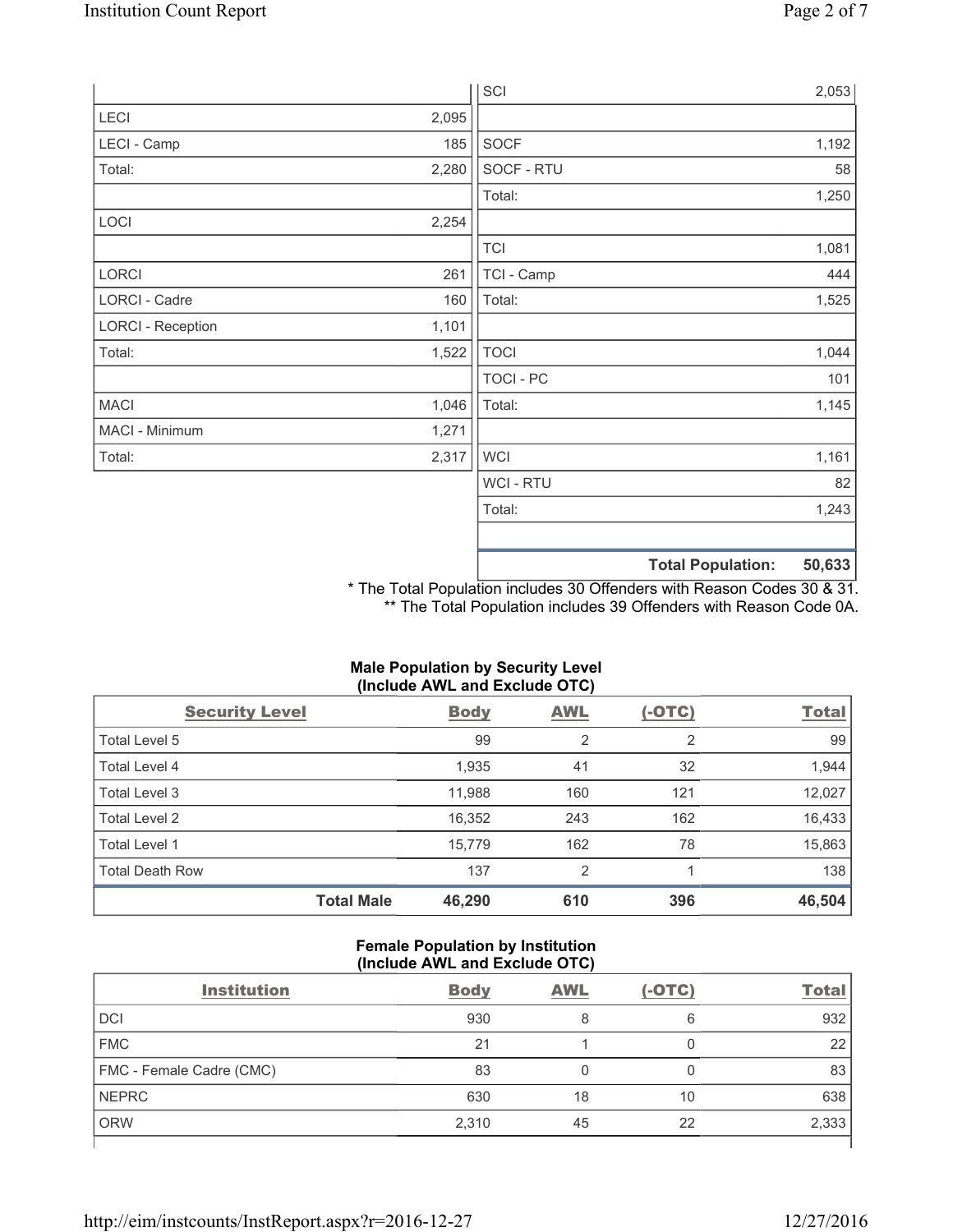| <b>ORW</b> - Death Row |                          |        | 0   |     |        |
|------------------------|--------------------------|--------|-----|-----|--------|
| ORW - PC               |                          | 18     | 0   |     | 18     |
| ORW - Reception        |                          | 238    |     |     | 239    |
| ORW - RTU              |                          | 36     | 0   |     | 36     |
|                        | <b>Total Female</b>      | 4,267  | 73  | 38  | 4,302  |
|                        | <b>Total Population:</b> | 50,557 | 683 | 434 | 50,806 |

#### **Male Population by Institution: Security Level 5 (Include AWL and Exclude OTC)**

|             | <b>Institution</b>   | <b>Body</b> | <b>AWL</b> | $(-OTC)$ | <b>Total</b> |
|-------------|----------------------|-------------|------------|----------|--------------|
| <b>OSP</b>  |                      | 96          |            |          | 96           |
| <b>SOCF</b> |                      |             |            |          |              |
| SOCF - RTU  |                      |             |            |          |              |
|             | <b>Total Level 5</b> | 99          |            |          | 99           |

## **Male Population by Institution: Security Level 4 (Include AWL and Exclude OTC)**

| <b>Institution</b>       | <b>Body</b>    | <b>AWL</b>          | $(-OTC)$            | <b>Total</b>   |
|--------------------------|----------------|---------------------|---------------------|----------------|
| <b>ACI</b>               | $\overline{2}$ | $\mathsf{O}\xspace$ | $\mathbf 0$         | $\overline{2}$ |
| CCI                      | $\sqrt{5}$     | $\mathbf 0$         | $\mathsf{O}\xspace$ | $\sqrt{5}$     |
| CRC                      | 12             | $\mathbf{1}$        | 1                   | 12             |
| CRC - Reception          | 5              | $\mathbf 0$         | $\mathsf 0$         | $\sqrt{5}$     |
| LECI                     | 12             | $\mathsf{O}\xspace$ | $\mathbf 0$         | 12             |
| <b>LORCI</b>             | 6              | $\overline{2}$      | $\overline{2}$      | $\,6$          |
| LORCI - Cadre            | 1              | $\mathsf{O}\xspace$ | $\mathsf 0$         | $\mathbf{1}$   |
| <b>LORCI - Reception</b> | $\overline{2}$ | $\mathsf{O}\xspace$ | $\mathsf{O}\xspace$ | $\overline{2}$ |
| <b>MACI</b>              | 28             | $\mathbf 0$         | $\mathbf 0$         | 28             |
| <b>MANCI</b>             | 24             | $\overline{2}$      | $\overline{2}$      | 24             |
| <b>NCCI</b>              | 1              | $\mathsf{O}\xspace$ | $\mathsf 0$         | 1              |
| NCI                      | $\overline{2}$ | $\mathbf 0$         | $\mathsf 0$         | $\overline{2}$ |
| <b>OSP</b>               | 367            | $\,6\,$             | 5                   | 368            |
| RCI                      | $17$           | $\mathsf{O}\xspace$ | $\mathsf 0$         | $17\,$         |
| <b>RICI</b>              | 5              | $\mathbf 0$         | $\mathbf 0$         | 5              |
| SCI                      | $\overline{2}$ | $\mathbf 0$         | $\mathbf 0$         | $\overline{2}$ |
| SOCF                     | 1,164          | 21                  | 18                  | 1,167          |
| SOCF - RTU               | 52             | $\mathsf{O}\xspace$ | $\mathsf 0$         | 52             |
| <b>TCI</b>               | 1              | $\mathbf 0$         | $\mathsf{O}\xspace$ | 1              |
| <b>TOCI</b>              | 192            | $\boldsymbol{9}$    | $\overline{4}$      | 197            |
| TOCI - PC                | 18             | $\mathsf{O}\xspace$ | 0                   | $18\,$         |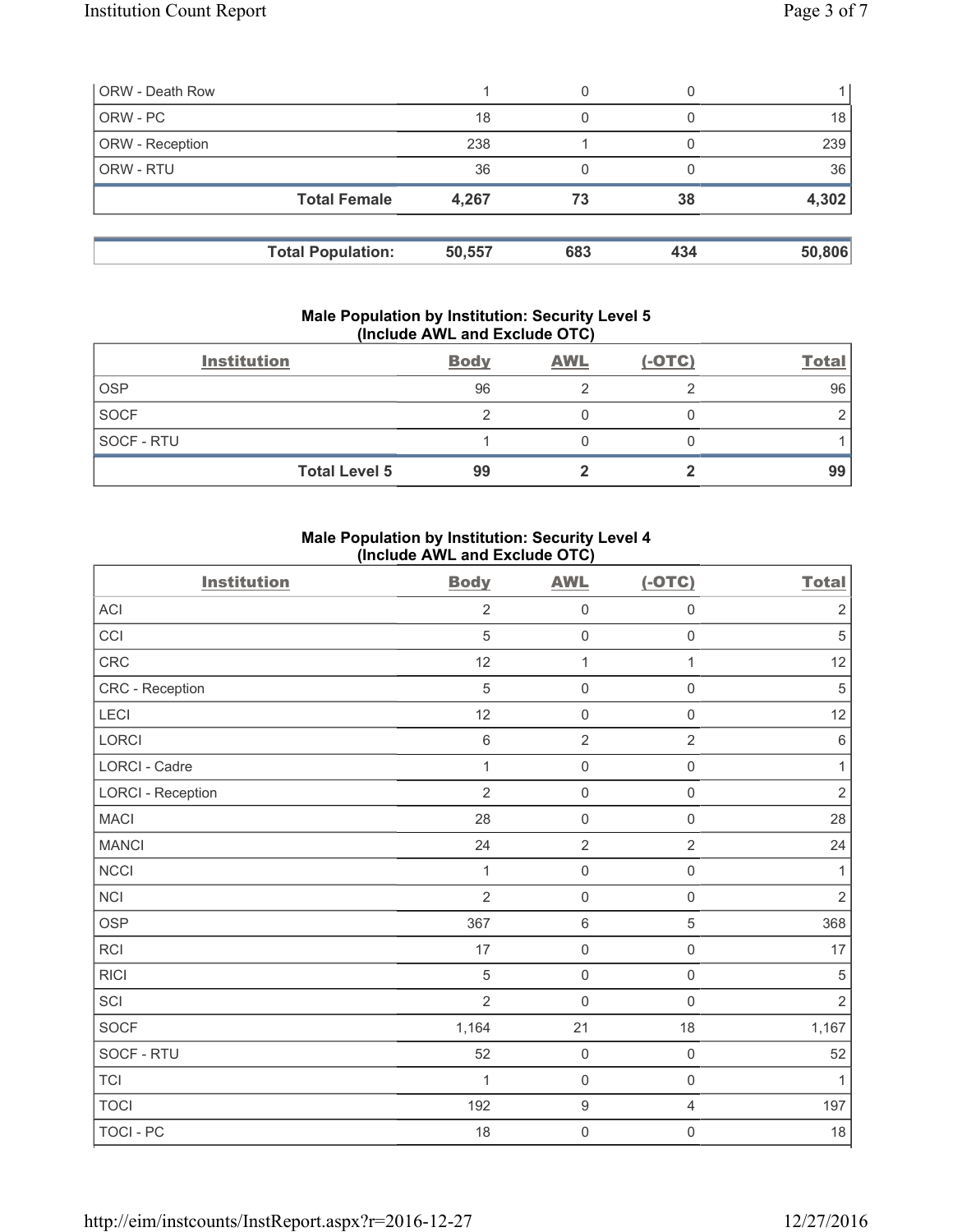| <b>WCI</b>           | 14    |    | 14    |
|----------------------|-------|----|-------|
| <b>WCI-RTU</b>       |       |    | ັ     |
| <b>Total Level 4</b> | 1,935 | 32 | 1,944 |

# **Male Population by Institution: Security Level 3 (Include AWL and Exclude OTC)**

| <b>Institution</b>                | <b>Body</b>      | <b>AWL</b>          | $(-OTC)$                  | <b>Total</b>     |
|-----------------------------------|------------------|---------------------|---------------------------|------------------|
| <b>ACI</b>                        | 22               | $\mathsf{O}\xspace$ | $\mathbf 0$               | 22               |
| <b>BECI</b>                       | $\overline{2}$   | $\mathsf{O}\xspace$ | $\mathsf{O}\xspace$       | $\overline{2}$   |
| CCI                               | 3                | $\mathsf 0$         | $\mathsf{O}\xspace$       | $\mathfrak{S}$   |
| CRC                               | 82               | $\,8\,$             | $\overline{4}$            | 86               |
| CRC - Cadre                       | 154              | $\mathsf 0$         | $\mathbf 0$               | 154              |
| CRC - Reception                   | 745              | 16                  | 11                        | 750              |
| CRC - RTU                         | 51               | $\mathbf{1}$        | $\mathbf 0$               | 52               |
| CRC - Youth                       | 1                | $\mathsf 0$         | $\mathsf 0$               | 1                |
| <b>FMC</b>                        | 8                | $\mathsf{O}\xspace$ | $\mathsf{O}\xspace$       | 8                |
| FMC - Intensive Care - Male (CMC) | $\mathbf{1}$     | $\mathsf{O}\xspace$ | $\mathsf{O}\xspace$       | $\mathbf{1}$     |
| GCI                               | $\mathbf{1}$     | $\mathsf{O}\xspace$ | $\mathsf{O}\xspace$       | 1                |
| <b>LAECI</b>                      | $\mathbf{1}$     | $\mathsf{O}\xspace$ | $\mathsf{O}\xspace$       | 1                |
| LECI                              | 1,977            | $10$                | $\,6\,$                   | 1,981            |
| LOCI                              | $\mathbf{1}$     | $\mathsf{O}\xspace$ | $\mathsf{O}\xspace$       | 1                |
| <b>LORCI</b>                      | 89               | 32                  | 25                        | 96               |
| LORCI - Cadre                     | 96               | $\mathsf{O}\xspace$ | $\mathsf{O}\xspace$       | 96               |
| <b>LORCI - Reception</b>          | 750              | $\,$ 3 $\,$         | $\ensuremath{\mathsf{3}}$ | 750              |
| <b>MACI</b>                       | 965              | 13                  | 11                        | 967              |
| <b>MANCI</b>                      | 2,131            | 27                  | 25                        | 2,133            |
| <b>NCCI</b>                       | 21               | $\mathbf{1}$        | $\mathbf{1}$              | 21               |
| <b>NCI</b>                        | 10               | $\mathsf{O}\xspace$ | $\mathsf{O}\xspace$       | 10               |
| <b>OSP</b>                        | $\overline{7}$   | $\mathsf{O}\xspace$ | $\mathsf{O}\xspace$       | $\overline{7}$   |
| PCI                               | 40               | $\mathbf{1}$        | $\mathbf 0$               | 41               |
| RCI                               | 1,836            | 27                  | 17                        | 1,846            |
| <b>RICI</b>                       | $\boldsymbol{9}$ | $\mathsf{O}\xspace$ | $\mathsf{O}\xspace$       | $\boldsymbol{9}$ |
| SCI                               | $\overline{7}$   | $\mathsf{O}\xspace$ | $\mathsf{O}\xspace$       | $\overline{7}$   |
| <b>SOCF</b>                       | 25               | $\mathsf 0$         | $\mathbf 0$               | 25               |
| SOCF - RTU                        | $\,$ 5 $\,$      | $\mathsf{O}\xspace$ | $\mathsf{O}\xspace$       | $\sqrt{5}$       |
| <b>TCI</b>                        | 1,005            | $10$                | $\overline{7}$            | 1,008            |
| TCI - Camp                        | $\mathbf{1}$     | $\mathsf{O}\xspace$ | $\mathsf{O}\xspace$       | $\mathbf{1}$     |
| <b>TOCI</b>                       | 701              | $\,$ 5 $\,$         | $\sqrt{5}$                | 701              |
| <b>TOCI - PC</b>                  | 83               | $\mathsf{O}\xspace$ | $\mathsf{O}\xspace$       | 83               |
| <b>WCI</b>                        | 1,085            | $\,6\,$             | $\,6\,$                   | 1,085            |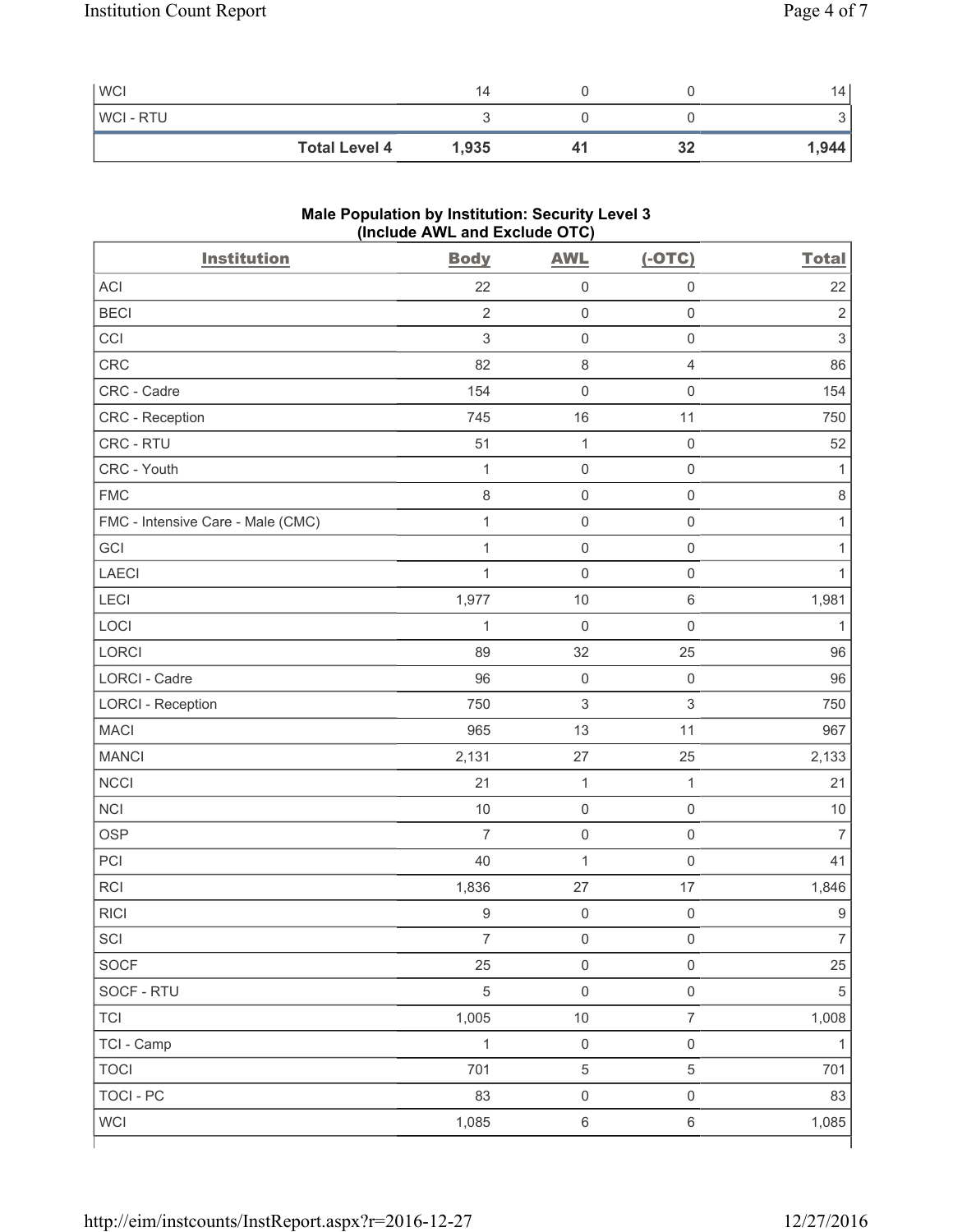| <b>WCI-RTU</b> |                      |        |     | $\overline{\phantom{a}}$<br>ີ |
|----------------|----------------------|--------|-----|-------------------------------|
|                | <b>Total Level 3</b> | 11,988 | 160 | 12,027                        |

| <b>Institution</b>                | (include AVVL and Exclude $O(O)$<br><b>Body</b> | <b>AWL</b>          | $(-OTC)$            | <b>Total</b> |
|-----------------------------------|-------------------------------------------------|---------------------|---------------------|--------------|
| ACI                               | 740                                             | 4                   | $\sqrt{2}$          | 742          |
| ACI-PC                            | 94                                              | $\mathsf 0$         | $\mathsf{O}\xspace$ | 94           |
| <b>ACI - RTU</b>                  | 72                                              | $\mathsf{O}\xspace$ | $\mathsf 0$         | 72           |
| <b>BECI</b>                       | 1,398                                           | 20                  | $10$                | 1,408        |
| <b>BECI - Camp</b>                | 1                                               | $\mathsf{O}\xspace$ | $\mathsf 0$         | 1            |
| CCI                               | 1,820                                           | $10$                | 5                   | 1,825        |
| CRC                               | 138                                             | $\mathbf{1}$        | $\mathbf{1}$        | 138          |
| CRC - Cadre                       | 98                                              | 0                   | $\mathsf{O}\xspace$ | 98           |
| CRC - Reception                   | 226                                             | $\overline{4}$      | $\overline{4}$      | 226          |
| <b>FMC</b>                        | $\,6$                                           | $\mathsf{O}\xspace$ | $\mathsf{O}\xspace$ | $\,6\,$      |
| FMC - Intensive Care - Male (CMC) | 20                                              | $\mathsf 0$         | $\mathsf 0$         | 20           |
| GCI                               | 656                                             | $\overline{7}$      | 5                   | 658          |
| <b>GCI-RTU</b>                    | 25                                              | $\mathsf{O}\xspace$ | $\mathsf 0$         | 25           |
| <b>LAECI</b>                      | 1,141                                           | 13                  | 11                  | 1,143        |
| LECI                              | 89                                              | $\mathbf{1}$        | $\mathbf{1}$        | 89           |
| LOCI                              | 1,257                                           | 15                  | 11                  | 1,261        |
| LORCI                             | 134                                             | 38                  | 33                  | 139          |
| LORCI - Cadre                     | 54                                              | $\mathsf 0$         | $\mathsf 0$         | 54           |
| <b>LORCI - Reception</b>          | 245                                             | $\mathbf 2$         | $\sqrt{2}$          | 245          |
| <b>MACI</b>                       | 53                                              | $\mathbf{1}$        | $\mathsf{O}\xspace$ | 54           |
| <b>MANCI</b>                      | 34                                              | $\mathbf{1}$        | $\mathbf{1}$        | 34           |
| <b>MCI</b>                        | 1,487                                           | 18                  | 11                  | 1,494        |
| MCI - Camp                        | $\mathbf{1}$                                    | $\mathsf{O}\xspace$ | $\mathsf{O}\xspace$ | 1            |
| <b>NCCI</b>                       | 1,464                                           | 19                  | 15                  | 1,468        |
| <b>NCI</b>                        | 1,673                                           | 20                  | 13                  | 1,680        |
| PCI                               | 682                                             | 15                  | $\,6\,$             | 691          |
| <b>RCI</b>                        | 259                                             | $\mathbf 1$         | 1                   | 259          |
| <b>RICI</b>                       | 1,516                                           | 36                  | 20                  | 1,532        |
| SCI                               | 861                                             | 17                  | $10$                | 868          |
| <b>TCI</b>                        | 24                                              | $\mathsf 0$         | $\mathsf 0$         | 24           |
| <b>TOCI</b>                       | 18                                              | $\mathsf{O}\xspace$ | $\mathsf 0$         | 18           |
| <b>WCI</b>                        | 61                                              | $\mathsf{O}\xspace$ | $\mathsf 0$         | 61           |
| <b>WCI-RTU</b>                    | $\sqrt{5}$                                      | $\mathsf 0$         | $\mathsf 0$         | 5            |
|                                   | <b>Total Level 2</b><br>16,352                  | 243                 | 162                 | 16,433       |

## **Male Population by Institution: Security Level 2 (Include AWL and Exclude OTC)**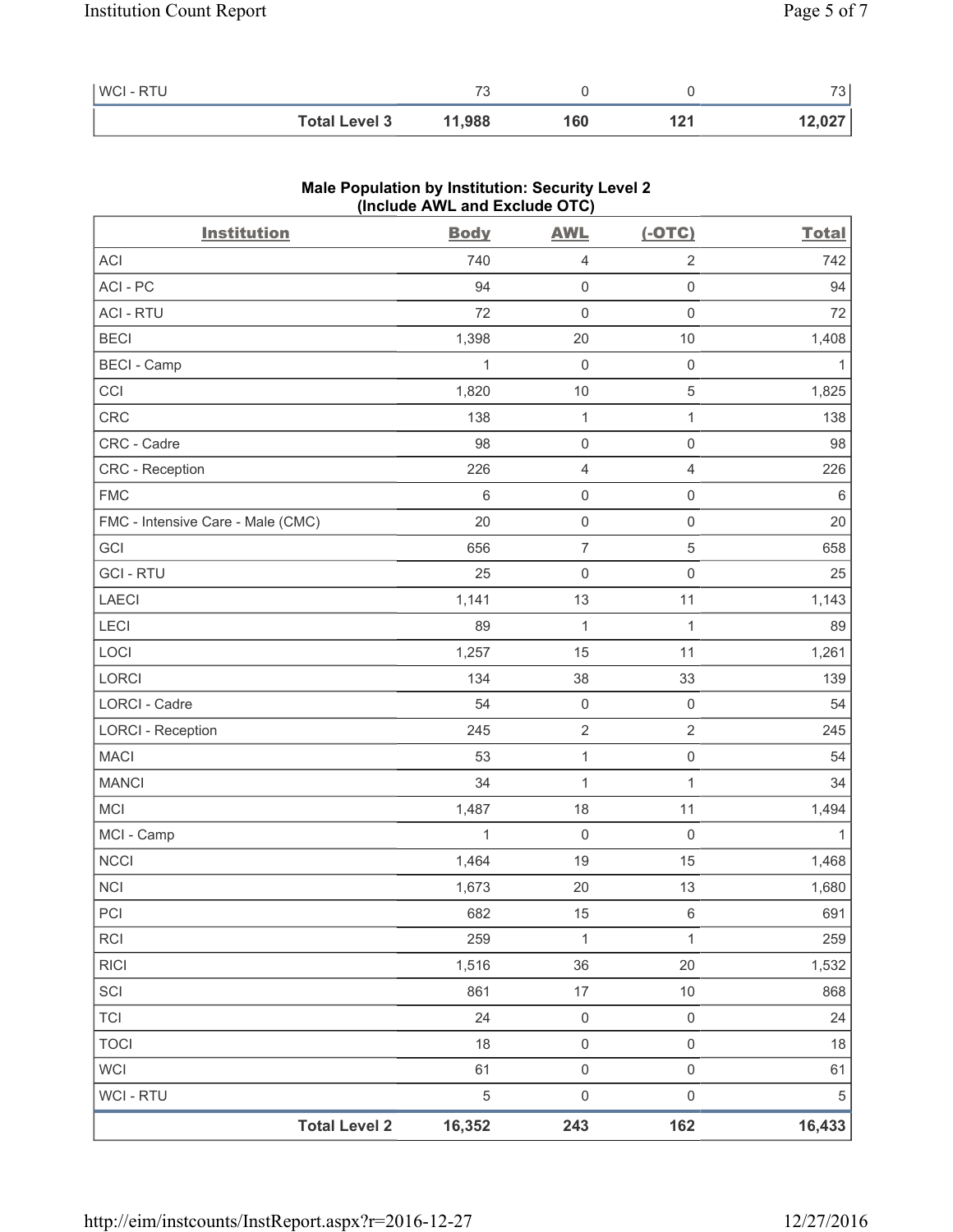| <b>Institution</b>                | <b>Body</b>      | <b>AWL</b>                | $(-OTC)$                  | <b>Total</b>   |
|-----------------------------------|------------------|---------------------------|---------------------------|----------------|
| <b>ACI</b>                        | 685              | $\ensuremath{\mathsf{3}}$ | $\overline{2}$            | 686            |
| ACI-PC                            | 1                | $\mathsf 0$               | $\mathsf 0$               | $\mathbf{1}$   |
| <b>ACI - RTU</b>                  | 32               | $\mathbf{1}$              | 1                         | 32             |
| <b>BECI</b>                       | 833              | 11                        | $\,6$                     | 838            |
| <b>BECI - Camp</b>                | 487              | $\mathbf 1$               | $\mathbf 1$               | 487            |
| CCI                               | 737              | $\sqrt{2}$                | $\mathbf{1}$              | 738            |
| CRC                               | 85               | $\mathsf 0$               | $\mathsf{O}\xspace$       | 85             |
| CRC - Reception                   | 104              | 5                         | $\overline{4}$            | 105            |
| CRC - RTU                         | $\mathsf 0$      | $\mathbf{1}$              | $\mathsf{O}\xspace$       | $\mathbf{1}$   |
| <b>FMC</b>                        | 446              | $\boldsymbol{9}$          | $\overline{4}$            | 451            |
| FMC - Intensive Care - Male (CMC) | 21               | $\mathsf{O}\xspace$       | $\mathbf 0$               | 21             |
| GCI                               | 551              | 18                        | $\overline{4}$            | 565            |
| GCI - Camp                        | 768              | $\mathbf 2$               | 1                         | 769            |
| <b>GCI-RTU</b>                    | 11               | $\mathsf 0$               | $\mathsf{O}\xspace$       | 11             |
| <b>LAECI</b>                      | 636              | $\,6\,$                   | $\ensuremath{\mathsf{3}}$ | 639            |
| LECI                              | 17               | 4                         | $\mathbf 0$               | 21             |
| LECI - Camp                       | 185              | $\mathsf 0$               | $\mathsf 0$               | 185            |
| LOCI                              | 996              | $\sqrt{2}$                | 1                         | 997            |
| <b>LORCI</b>                      | 31               | $\,6\,$                   | $\,$ 5 $\,$               | 32             |
| LORCI - Cadre                     | $\boldsymbol{9}$ | $\mathsf{O}\xspace$       | $\mathsf{O}\xspace$       | 9              |
| <b>LORCI - Reception</b>          | 104              | $\overline{2}$            | $\overline{2}$            | 104            |
| MACI - Minimum                    | 1,270            | 11                        | 8                         | 1,273          |
| <b>MANCI</b>                      | 18               | $\,6\,$                   | $\mathsf{O}\xspace$       | 24             |
| MANCI - Camp                      | 406              | $\mathbf{1}$              | 1                         | 406            |
| MCI                               | 486              | $\,$ 5 $\,$               | $\ensuremath{\mathsf{3}}$ | 488            |
| MCI - Camp                        | 321              | $\mathbf{1}$              | $\mathbf 1$               | 321            |
| <b>NCCI</b>                       | 936              | 11                        | $\overline{4}$            | 943            |
| NCCI - Camp                       | 469              | $\mathsf{O}\xspace$       | $\mathsf{O}\xspace$       | 469            |
| <b>NCI</b>                        | 782              | $\overline{7}$            | $\overline{4}$            | 785            |
| <b>OSP</b>                        | $\overline{2}$   | $\mathbf 2$               | $\sqrt{2}$                | $\overline{2}$ |
| OSP - Camp                        | 152              | $\mathbf{1}$              | $\mathbf{1}$              | 152            |
| PCI                               | 1,338            | $17\,$                    | $\,$ 5 $\,$               | 1,350          |
| <b>RICI</b>                       | 1,050            | $\boldsymbol{9}$          | $\,$ 5 $\,$               | 1,054          |
| SCI                               | 1,182            | $\,8\,$                   | $\ensuremath{\mathsf{3}}$ | 1,187          |
| <b>TCI</b>                        | 51               | $\overline{\mathcal{I}}$  | $\,$ 5 $\,$               | 53             |
| TCI - Camp                        | 443              | $\mathsf{O}\xspace$       | $\mathsf 0$               | 443            |

#### **Male Population by Institution: Security Level 1 (Include AWL and Exclude OTC)**